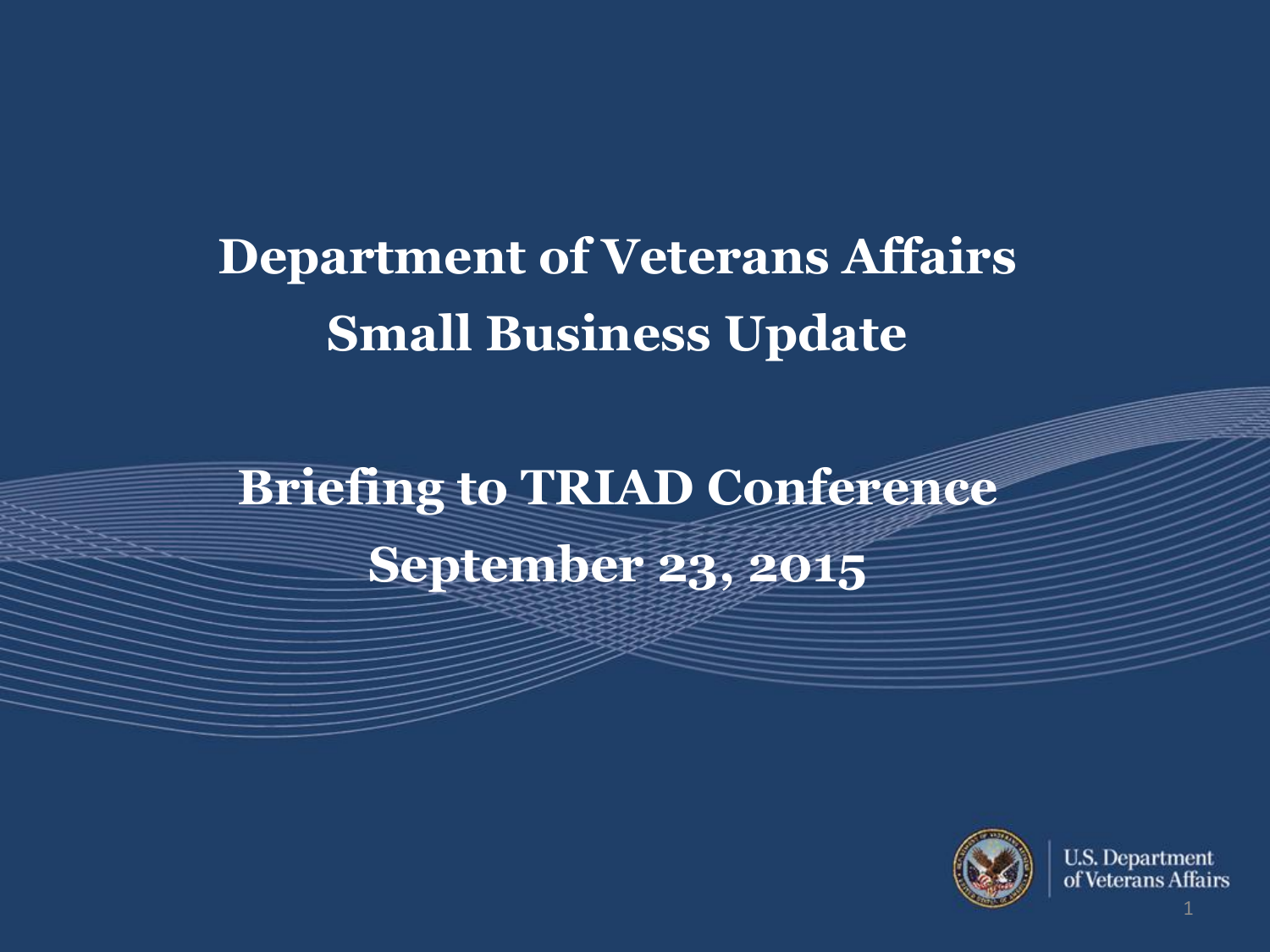### Current Situation

- YTD FY 2015: VA at 30.9% against VA goal of 32% (\$15.2 Billion obligated)
- Projections of spend will preclude achievement of SB Goal
	- \$1.6 Billion increase in Pharmaceuticals (0% SB)
	- \$297 million reduction in NRM (98% SB)
	- \$300 million increase in Major Construction (10% SB)
	- \$121 increase in Dialysis (0.3% SB)
	- \$100 million increase in PCCC (0% SB)
- Projected overall SB achievement: 29.8%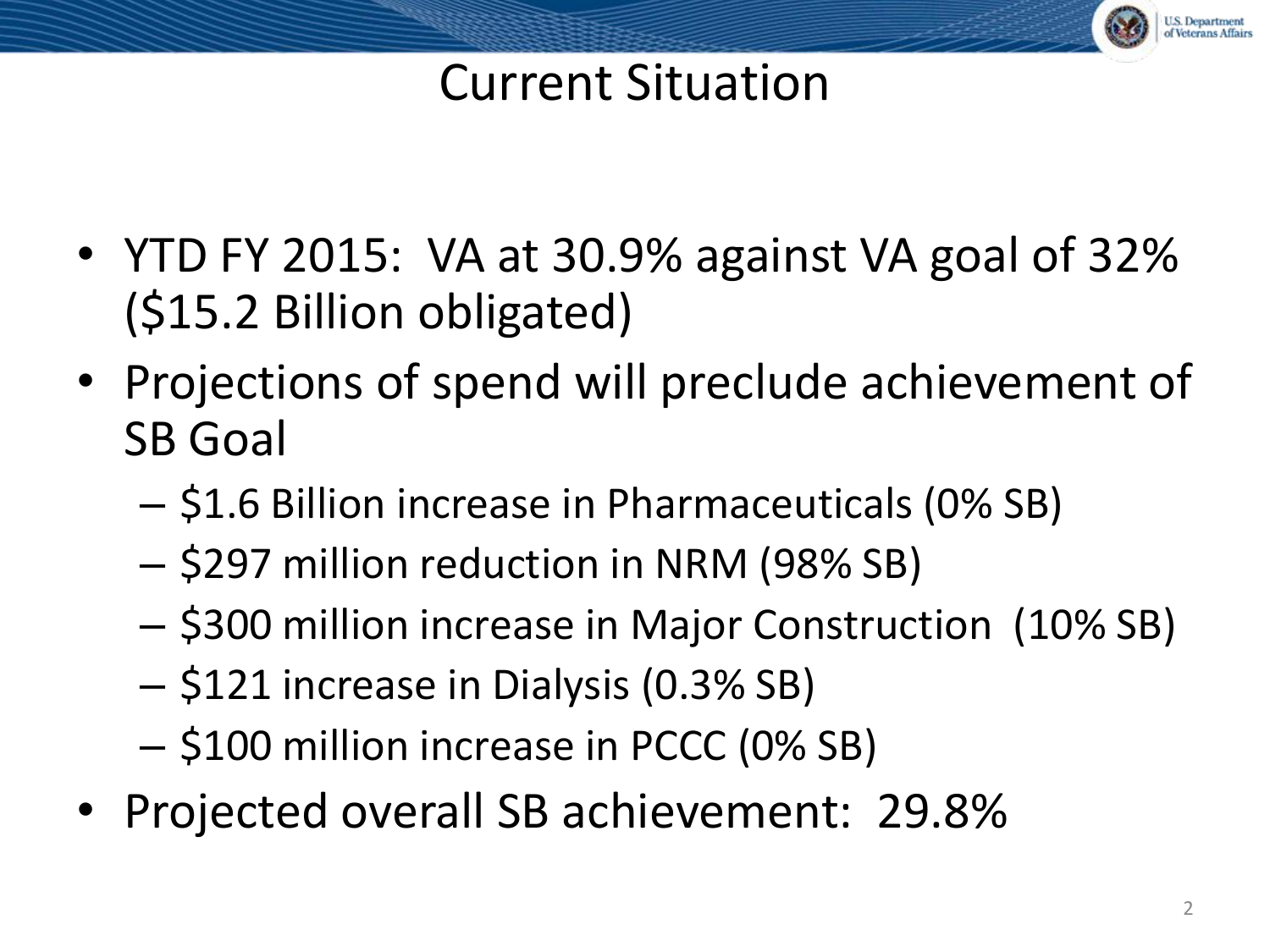

#### FY 2016 Small Business Initiatives

- Focus on what we can manage, and actively manage it.
- Improve Market Research Capability
- Expand access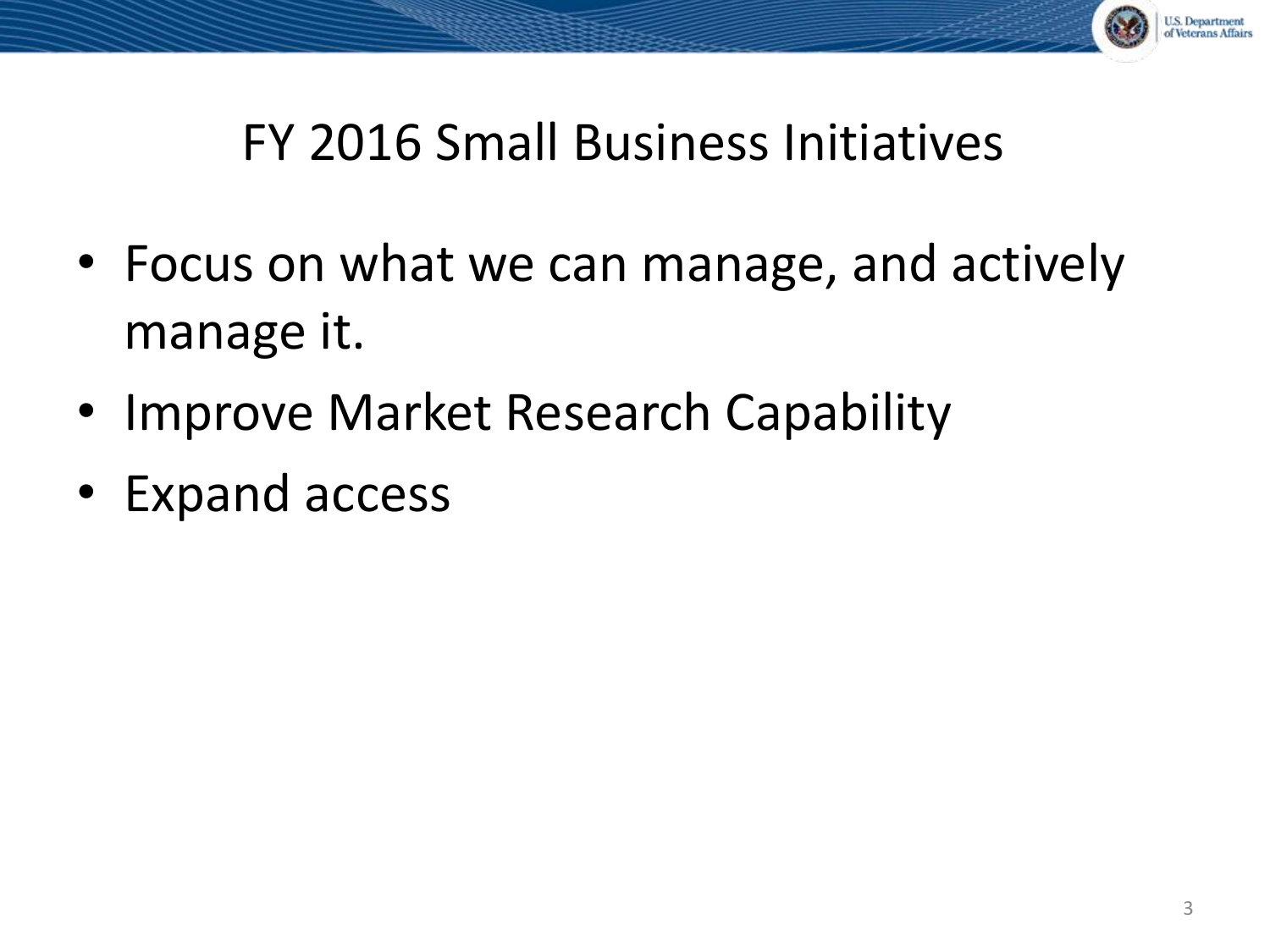

#### Improve Market Research Capability

- Establish Small Business Intelligence Tool
- Make it primary tool for market research at VA
- Make it useful for Large Business Partners
	- Incorporate Data Fields useful to Corporate PDM
	- Make it accessible to Corporate PDM
	- Use it to develop access activities
	- Reduce ad hoc vendor meetings.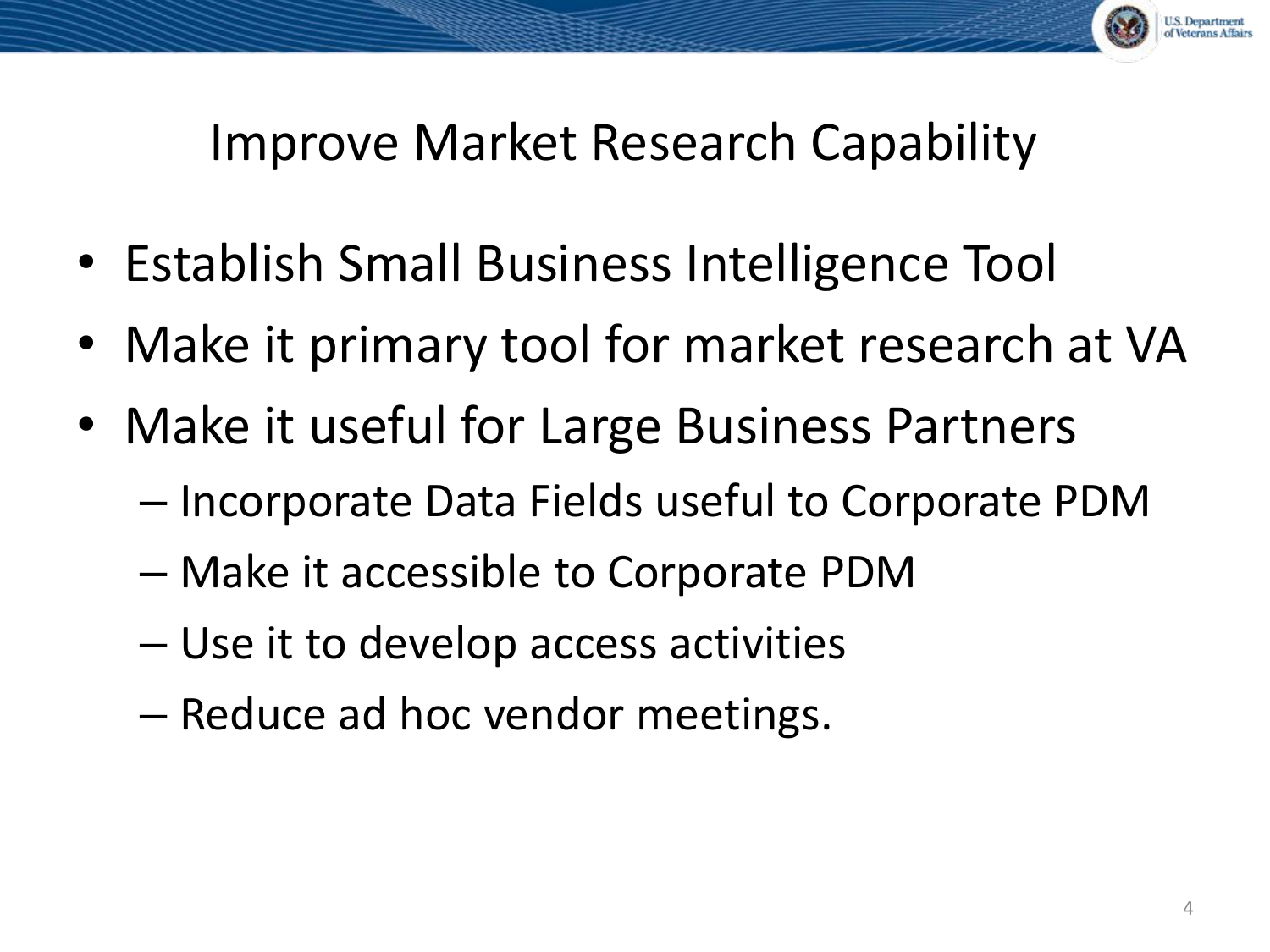

Expanding Access: National Veterans Small Business Engagement

# NVSBE is centerpiece of VA efforts to promote VOSB access to economic opportunity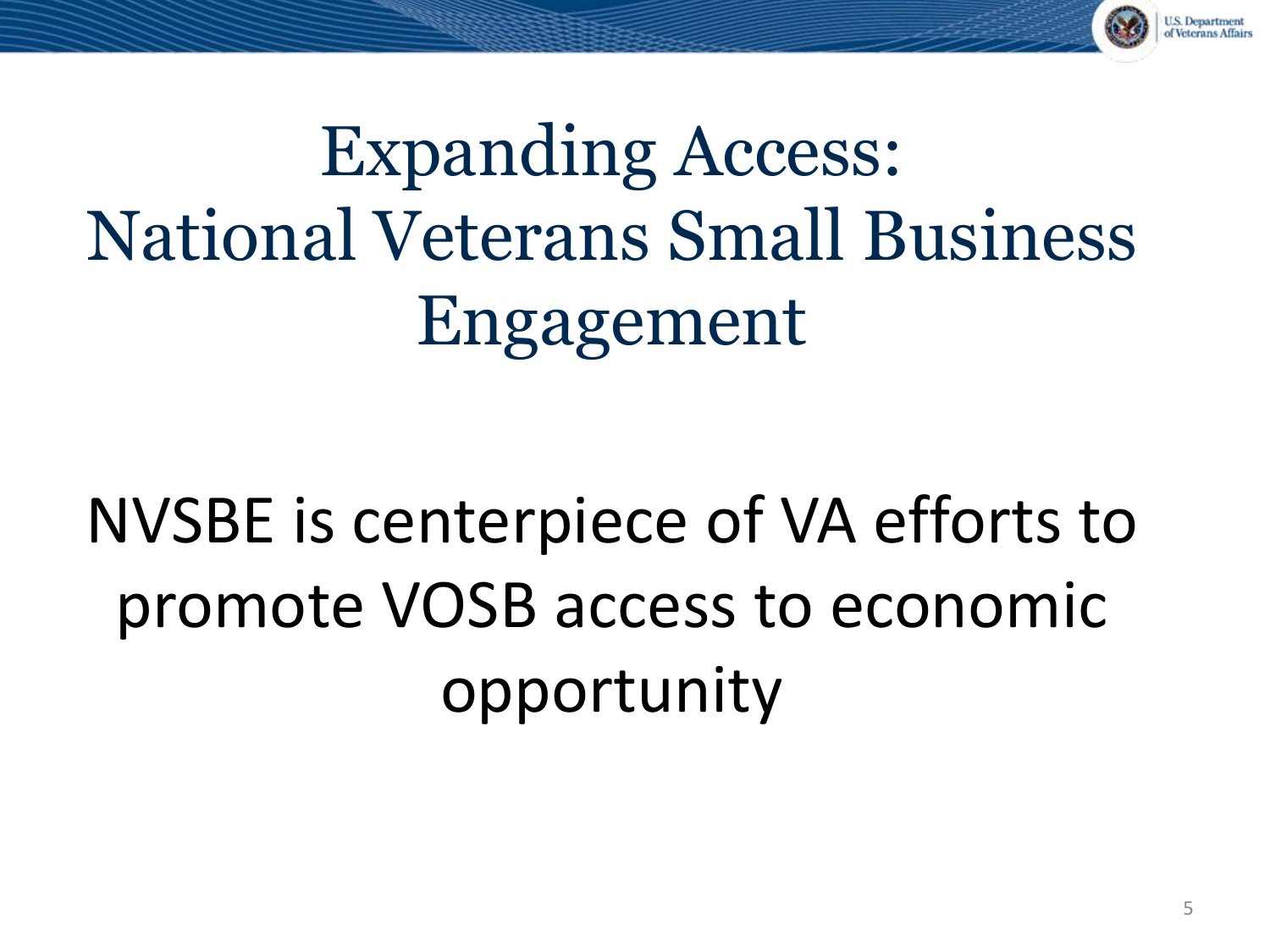### **Overview**

- 17 19 November 2015
- Pittsburgh, PA
- $2,000 2,500 \text{ VOSBs}$



- 330 VA Procurement Decision Makers
- 100 200 Representatives from other Government Agencies
- 60+ Commercial Partners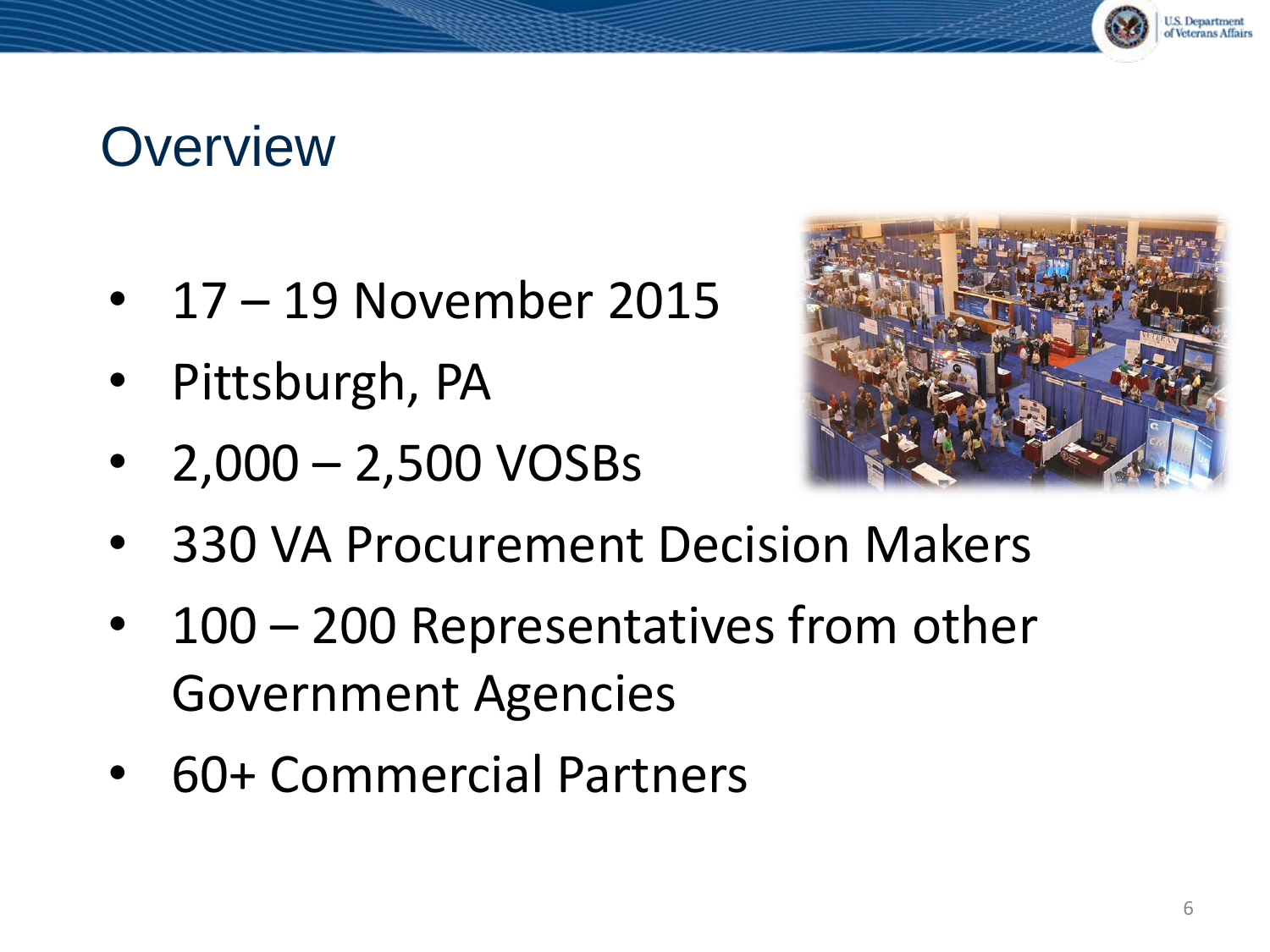### Purpose of NVSBE

- Demonstrate commitment to enabling procurement ready VOSBs to gain access to economic opportunities
- Improve efficiency and effectiveness of market research
- Reduce the use of inefficient ad hoc vendor meetings
- Meet FAR requirements for access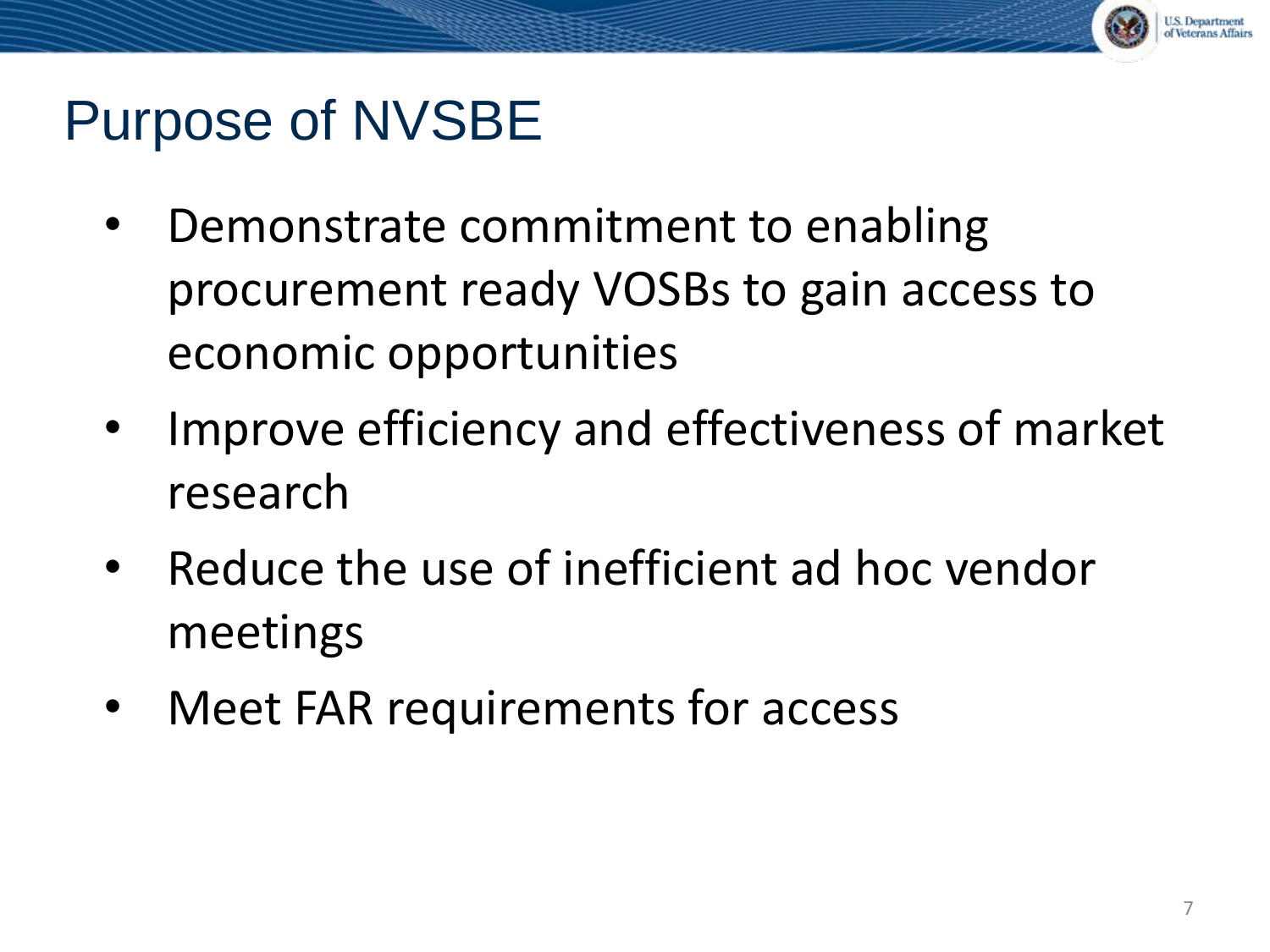#### VA Seeks Corporate Partners

- Benefits to Corporate Partners
	- Efficient market research on VOSB partners
	- Access to VA PDM
- Benefits to VOSB
	- Access to corporate PDMs
	- Access to corporate partnering opportunities for federal procurements
- Benefits to VA
	- Improved access of VOSB to economic opportunities
	- Efficient market research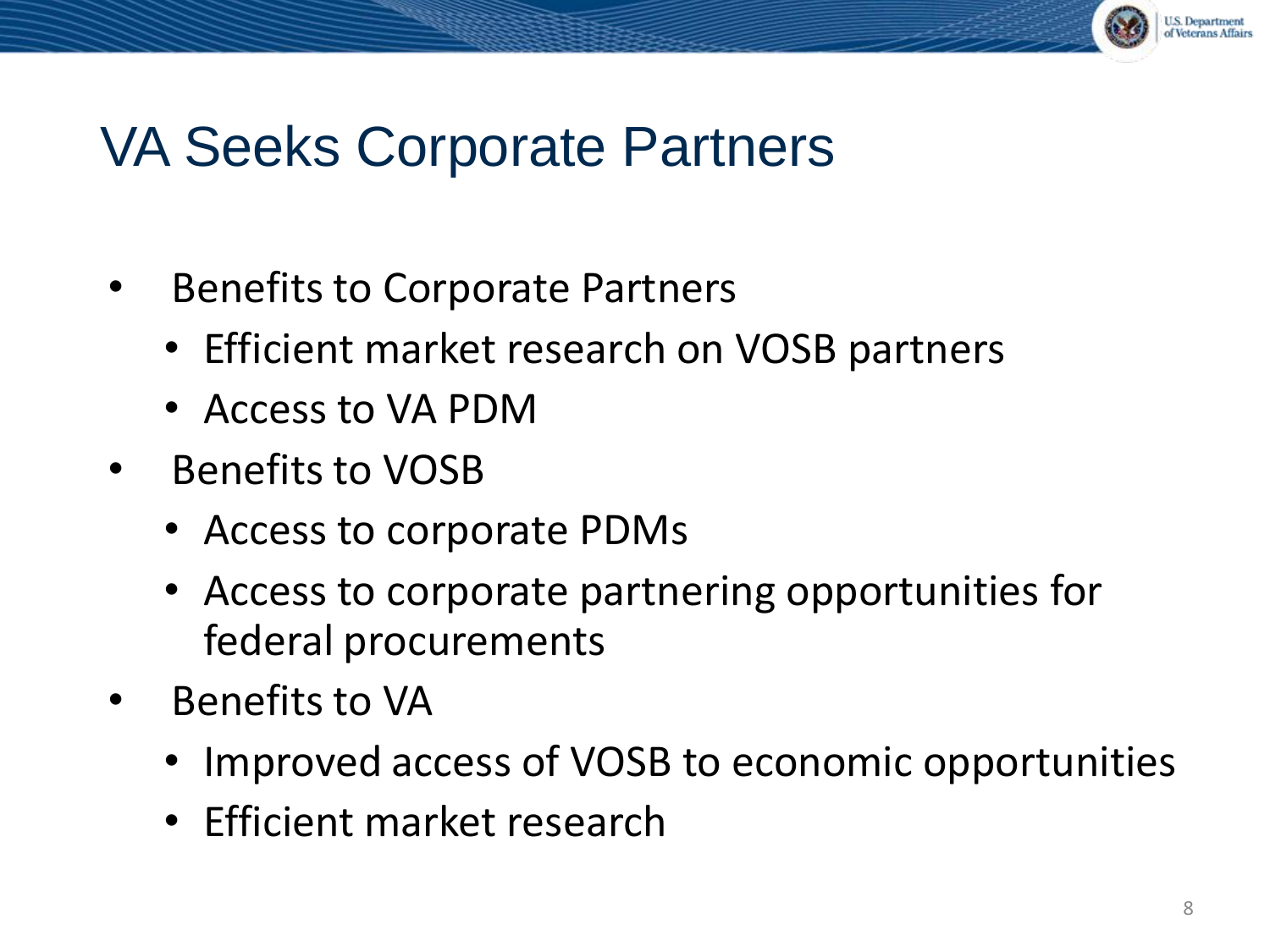#### U.S. Department<br>of Veterans Affairs

#### How to partner

- **Sponsor**
- Booth
- Host SB sessions
	- Business Opporutnity Sessions
	- Networking Sessions
	- Host Luncheon Tables
	- Receptions
	- "How to do business" sessions
	- Invitation only one on one sessions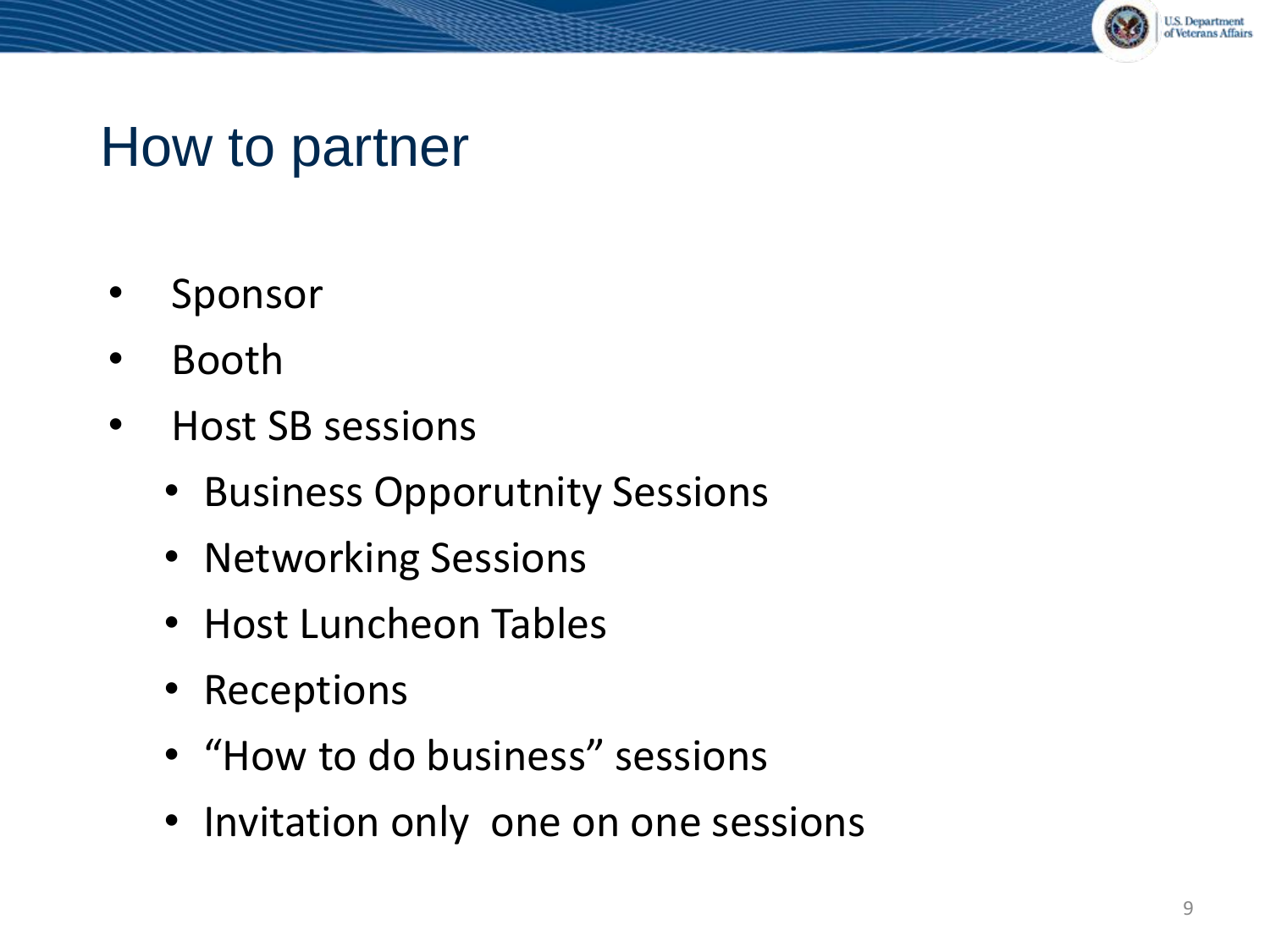## Keynote Speakers

- Maria Contreras-Sweet, SBA Administrator - 17 November (Invited)
- GEN Dennis Via, Commanding General AMC– 18 November (Confirmed)
- SECVA 19 November (Confirmed)